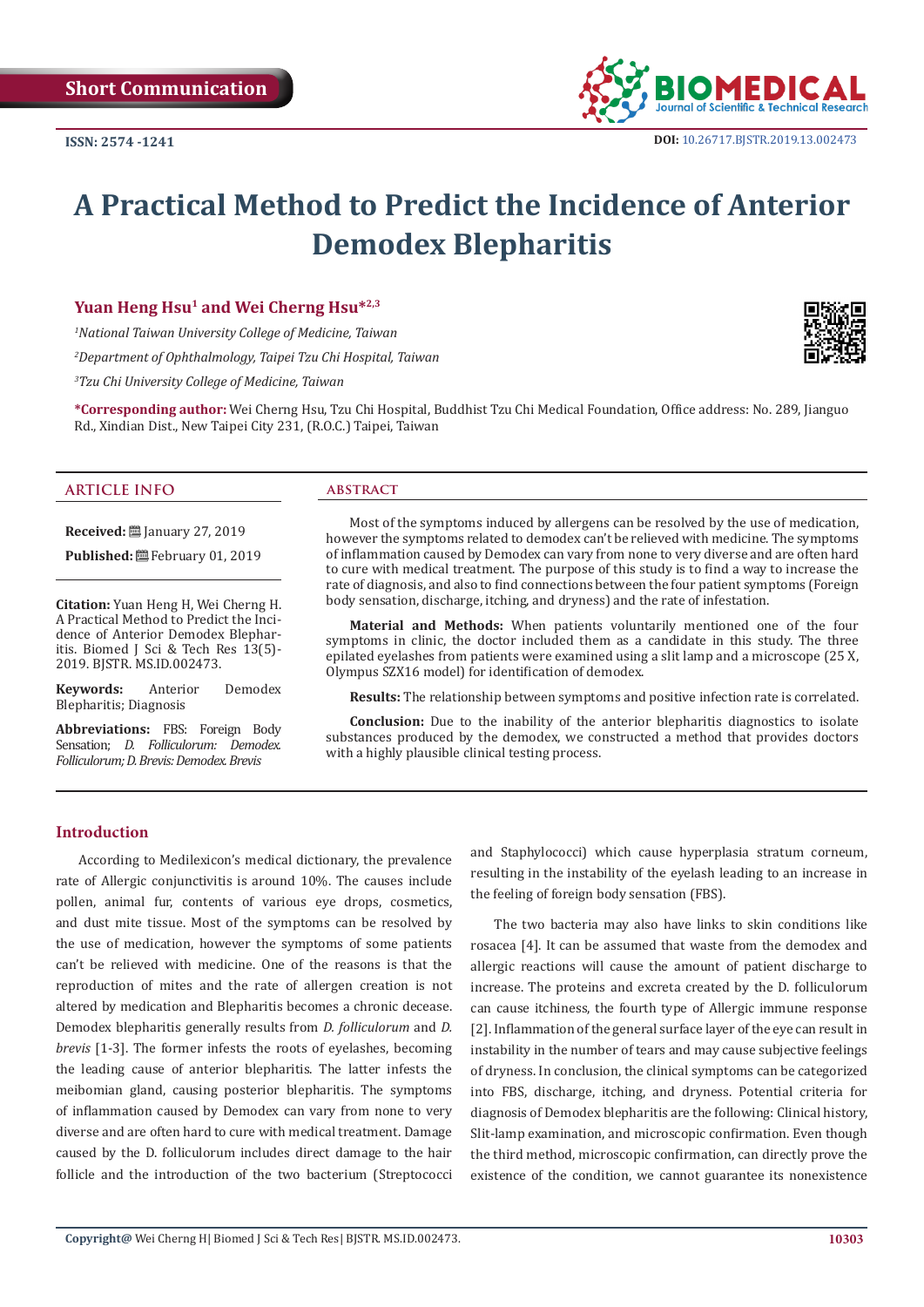on patients with negative results due to being unable to check every eyelash. The purpose of this study is to find a way to increase the rate of diagnosis utilizing the third method, and also to find connections between the four patient symptoms (FBS, discharge, itching, and dryness) and the rate of infestation.

# **Material and Methods**

## **Patient Population and Selection**

The study was conducted on 127 adult patients, composed of 29 males and 98 females, ranging from 58 to 96 years old, exhibiting at least one of the four symptoms.

## **Methods of Data Collection**

When patients voluntarily mentioned one of the four symptoms

in clinic, the doctor included them as a candidate in this study. The doctor recorded the symptoms of each individual patient assigning a score equally depending on the number of symptoms (score1~4 as blue bar in Figure 1) and epilated three random eyelashes from every study participant's upper eyelid on both sides. Sample preparation and identification of Demodex: The three epilated eyelashes from each participant's eyelid, were placed individually by order on slides with one drop of Normal saline and covered with a cover slip. The samples were examined using a slit lamp and a microscope (25 X, Olympus SZX16 model) Figure 2a & 2b. All samples were evaluated within 10min of removal from the eyelid. If Demodex was discovered, it was identified by its order and the sample number was recorded (Figure 3). If all three samples were clear of demodex, then it was recorded as non-infested.



**Figure 1:** (The relationship between symptoms and positive infection rate: the blue bar represents the number of cases for each of the different score of symptoms. The red bar represents the number of positive demodex species found under microscopy in each group. The green bar represents the percentage of the red bar / blue bar (No. of cases with a positive finding in each group) / (No. of total cases in each group).



**Figure 2:** Observation of the D. folliculorum's gathering around the hair follicle of an eyelash under slit lamp and microscopy (200~300Um).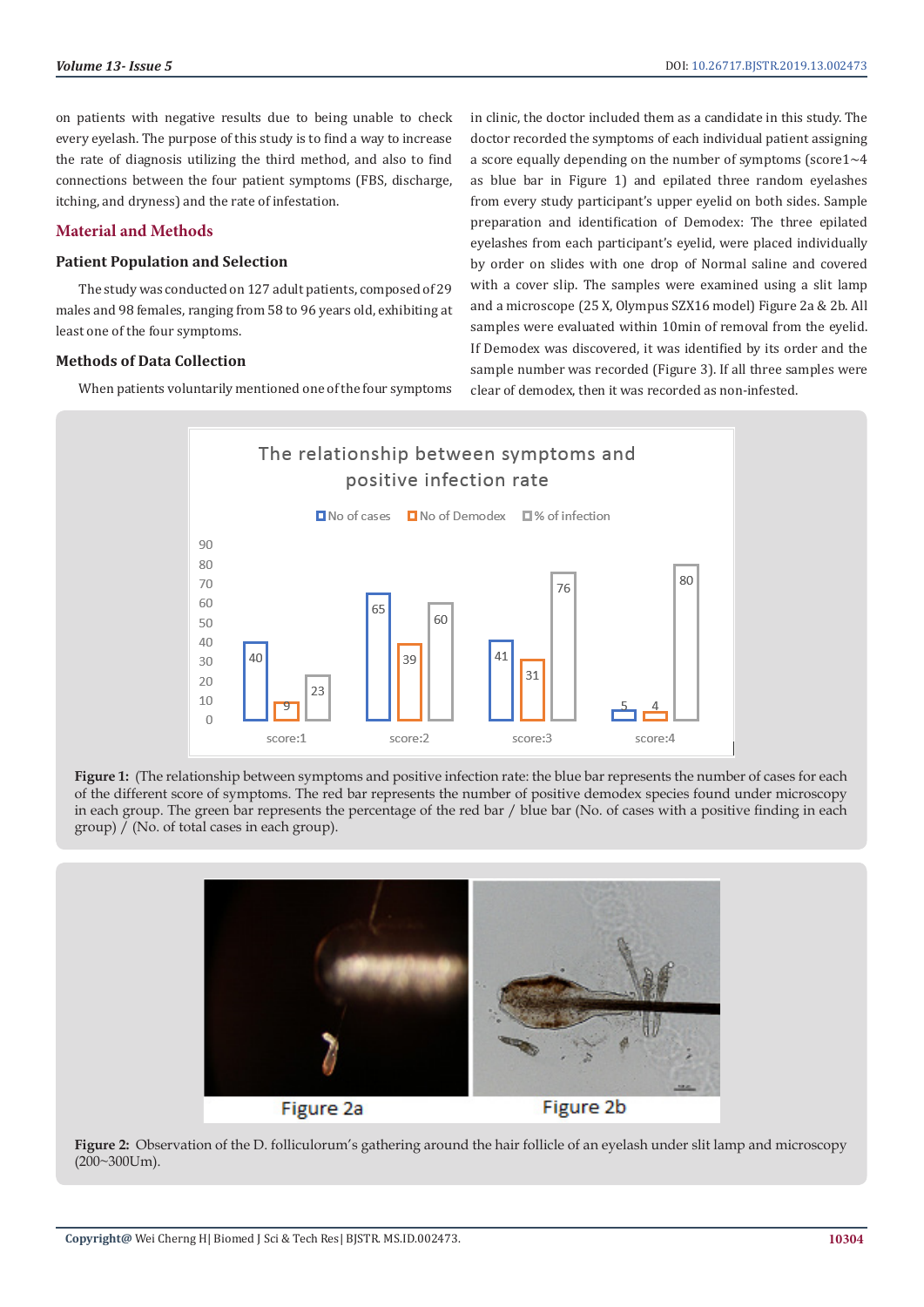

**Figure 3:** The percent of Demodex found in the first and subsequent eyelashes is 52% (Blue area), 39%(Red area) , and 9%( Green area) in that order.

# **Results**

The positive diagnosed rate is 67%, with the average age of 72 years old (85/127). The clinical findings under slit lamp and microscopic findings are shown in figs.1a and 1b. The relationship between symptoms and positive infection rate is shown in Figure 1. The percent of Demodex found in the first and subsequent eyelashes is showed in Figure 3.

# **Discussion**

Clinically, Demodex infestation can cause many ocular diseases, i.e. the destruction of eyelashes, Meibimitis leading to trichiasis or enlarged glands, a hypersensitive reaction inducing lid margin inflammation, an unstable tear film or even superficial corneal vascularization, marginal infiltration, a phlyctenule-like lesion, superficial opacity, and nodular scarring [5,6]. At present, detection and counting of Demodex eggs, larvae and adult mites in epilated lashes under microscopy can make the final diagnosis under Slit-lamp examination (dandruff at the root of eyelashes [7,8] and clinical history (chronic blepharitis which is refractory to conventional treatments). However, a negative finding under microscopy cannot exclude the possibility of Demodex infestation. One limitation is that we can only see the D. folliculorum on top of the eyelash, and not those inside the sebaceous glands.

There is a strong correlation between a patient's serum reactivity to Bacillus antigen (a bacterium from Demodex 9,10,11) and the presence of ocular rosacea. This is indirect evidence for Demodex infestation [9,10]. Due to the inability of the anterior blepharitis diagnostics to isolate substances produced by the demodex, we constructed a method that provides doctors with

a highly plausible clinical testing process. The results of the experiment show that there is a high positive correlation between the symptoms and infestation rate. It is also found that around 90% of the infestations can be identified through the first two eyelashes inspected, but there is still a chance of it not being accurate. If the patient's symptoms and signs are highly suspect for the diagnosis of demodex blepharitis, it is advisable to repeat the process to increase the diagnostic accuracy.

# **Conclusion**

Demodex mite plays an important role in the occurrence of a series of ocular surface diseases such as Demodex blepharitis, meibomian gland dysfunction, conjunctival inflammation, and corneal lesions. Ocular infestation has a close relationship with the systemic infestation. Further studies are needed for developing easy and sensitive diagnostic methods and more effective and specific treating regimens.

# **References**

- 1. [Gao YY, Di Pascuale MA, Li W, Liu DT, Baradaran Rafii A, et al. \(2005\) High](https://www.ncbi.nlm.nih.gov/pubmed/16123406) [prevalence of ocular Demodex in eyelashes with cylindrical dandruffs.](https://www.ncbi.nlm.nih.gov/pubmed/16123406) [Invest Ophthalmol Vis Sci. 46\(9\): 3089-3094.](https://www.ncbi.nlm.nih.gov/pubmed/16123406)
- 2. [Bevins CL, Liu FT Rosacea \(2007\) Skin innate immunity gone awry? Nat](https://www.ncbi.nlm.nih.gov/pubmed/17680001) [Med 13\(8\): 904-906.](https://www.ncbi.nlm.nih.gov/pubmed/17680001)
- 3. [Gao YY, Di Pascuale MA, Elizondo A, Tseng SC \(2007\) Clinical treatment](https://www.ncbi.nlm.nih.gov/pubmed/17251800) [of ocular demodecosis by lid scrub with tea tree oil. Cornea 26\(2\): 136-](https://www.ncbi.nlm.nih.gov/pubmed/17251800) [143.](https://www.ncbi.nlm.nih.gov/pubmed/17251800)
- 4. [Wolf R, Ophir J, Avigad J, Lengy J, Krakowski A \(1988\) The hair](https://www.ncbi.nlm.nih.gov/pubmed/2467494) [follicle mites \(Demodex spp.\). Could they be vectors of pathogenic](https://www.ncbi.nlm.nih.gov/pubmed/2467494) [microorganisms? Acta Derm Venereol 68\(6\): 535-537.](https://www.ncbi.nlm.nih.gov/pubmed/2467494)
- 5. [Gao YY, Di Pascuale MA, Elizondo A, Tseng SC \(2007\) Clinical treatment](https://www.ncbi.nlm.nih.gov/pubmed/17251800) [of ocular demodecosis by lid scrub with tea tree oil. Cornea 26\(2\): 136-](https://www.ncbi.nlm.nih.gov/pubmed/17251800) [143.](https://www.ncbi.nlm.nih.gov/pubmed/17251800)